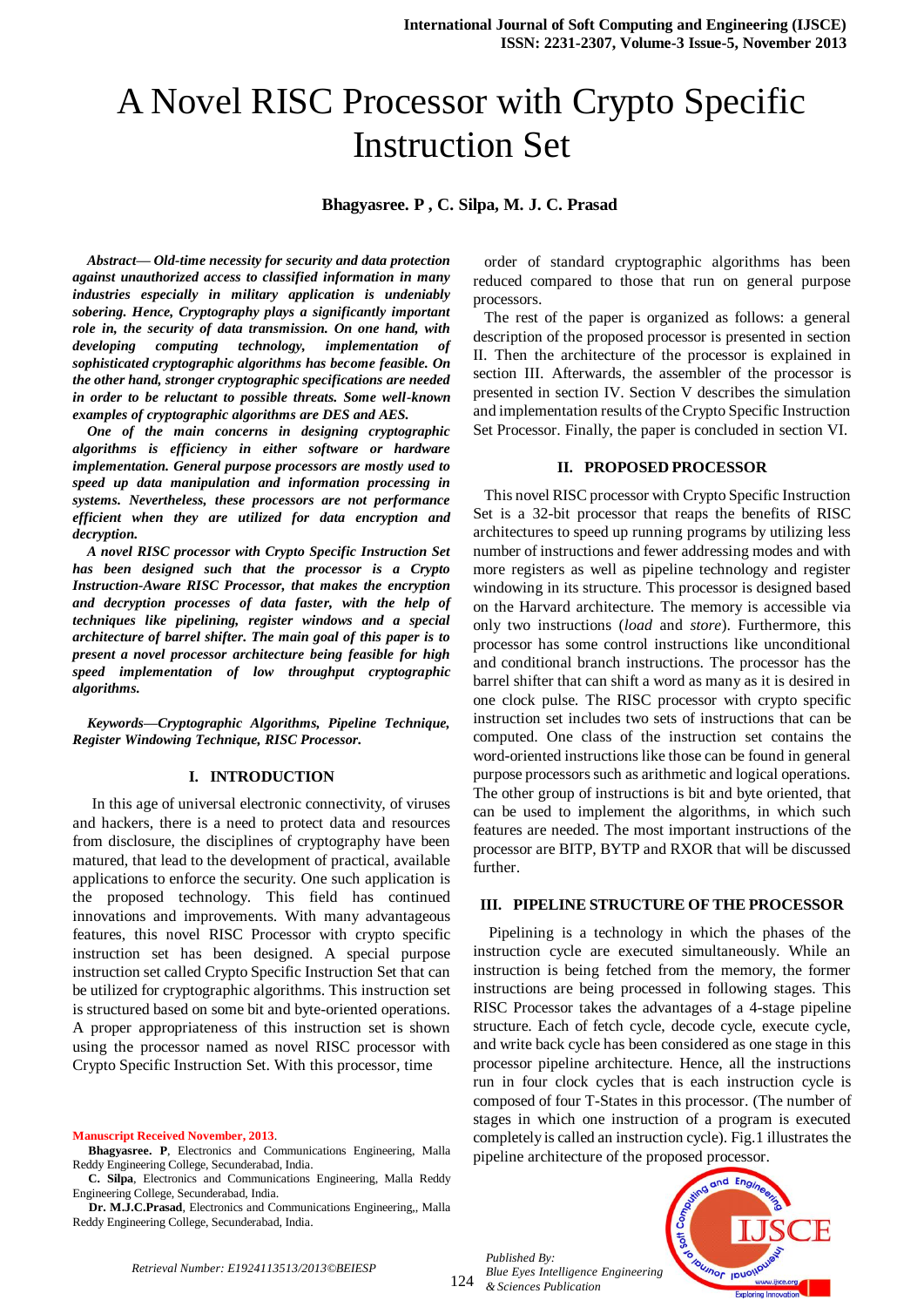

**Fig.1: 4-Stage Pipelined Architecture of the RISC Processor With Crypto Specific Instruction Set**

#### *A. Instruction Memory*

Instruction memory, as the name defines, stores all the instructions that are to be executed. It must be non-volatile and fast. Internal ROM is used as instruction memory, because it is the fastest one and avoided the need for external storage.

#### *B. Instruction Decoder*

The instruction decoder is designed to decode all the instructions, that is, it determines which unit in the next stage is to be activated, according to the given instruction. It gives the opcode, SELA, SELB, MW, RW, F\_S and R\_L. opcode is used to select the which instruction have to execute and SELA, SELB are the address of the register file. MW, it tells the data memory in write condition or read condition:

1. MW =0 memory in read.

2. MW=1 memory in write.

F\_S signal is used to select the address of the instruction memory or data memory. RW, R\_L signals for the writing and reading the register file.

## *C. Register File*

Here, different registers of this processor are presented. In all registers, the bit with number zero is termed as LSB (Least Significant Bit) while the MSB (Most Significant Bit) is given as the bit with number 31.

- 1. General Purpose Registers (GPRs): These are 32-bit registers and are used as the source or the destination in most of the instructions.
- 2. Permutation Registers (PRs): PRs are 32-bit registers which specify the pattern of permutation in crypto-specific instructions. The registers determine the number of bits or bytes in bit-oriented or byte oriented instructions.
- 3. Program Counter (PC): It is a 32-bit counter that processes the sequence of the program.
- 4. Address Register (AR): This is a 32-bit register that is used for memory addressing.
- 5. Program Status Word (PSW): It is a 32-bit register that each bit of it gives the status, except some bits that have been considered for future use. Fig.2 shows its structure and the functionality of each bit. GT and EQ are used in the comparison instructions and refreshed when a comparison instruction is issued. If the first register is greater than the second, GT bit is set to 1 while EQ bit

is set to 1 if both registers are equal.

|          | y I        |    |    |  |           |   |
|----------|------------|----|----|--|-----------|---|
| Reserved | <b>CWP</b> | IE | DF |  | <b>KF</b> | G |

**Fig.2: Functionality of each bit in PSW**

In other cases, both of them are filled by zero. SF is known as the Sign Flag and is set to 1 when the result of an arithmetic instruction is negative. CF is used to save the carry generated by arithmetic operations and by RXOR as well. If any overflow occurs, OF is set to 1. In arithmetic and logical instructions, if the result has even parity, PF is set to 1. IE is a writable bit to enable masks able interrupts. Finally, Current Window Pointer (CWP) of this processor is a 3-bit field which keeps the sequence of window switching in the 8-window register file of this RISC processor.

## *D. Addressing Mode*

Most instructions work directly with registers and the memory is accessible through load or store instructions like what are designed in RISC processors. There are four addressing modes in this proposed RISC Processor. They are: Immediate Addressing, Register Direct Addressing, Register Indirect Addressing, and Index Addressing. According to the application, the required addressing modes can be included. The instruction formats of immediate addressing mode and register direct addressing mode are in various kinds as shown in figures.

- 1. Immediate Addressing Mode: It can be used for all instructions except for *load* and *store* instructions. This kind of addressing mode is shown in fig.3.
- 2. Register Direct Addressing Mode: As former addressing mode, it can be used for all instructions except for *load* and *store* instructions. This kind of addressing mode is shown in fig.4.
- 3. Register Indirect Addressing Mode: It is utilized in the *load* and *store* instructions. For the *load* instruction, the source field refers to a register containing the address of the desired operand. In the similar manner, in *store* instruction, the destination field uses this addressing mode.
- 4. Index Addressing Mode: As the previous one, it is used in load and store instructions. There are two fields to indicate this kind of addressing mode. One of the fields is reserved for *displacement* while the other field refers to the index register.



*Published By:*

*& Sciences Publication*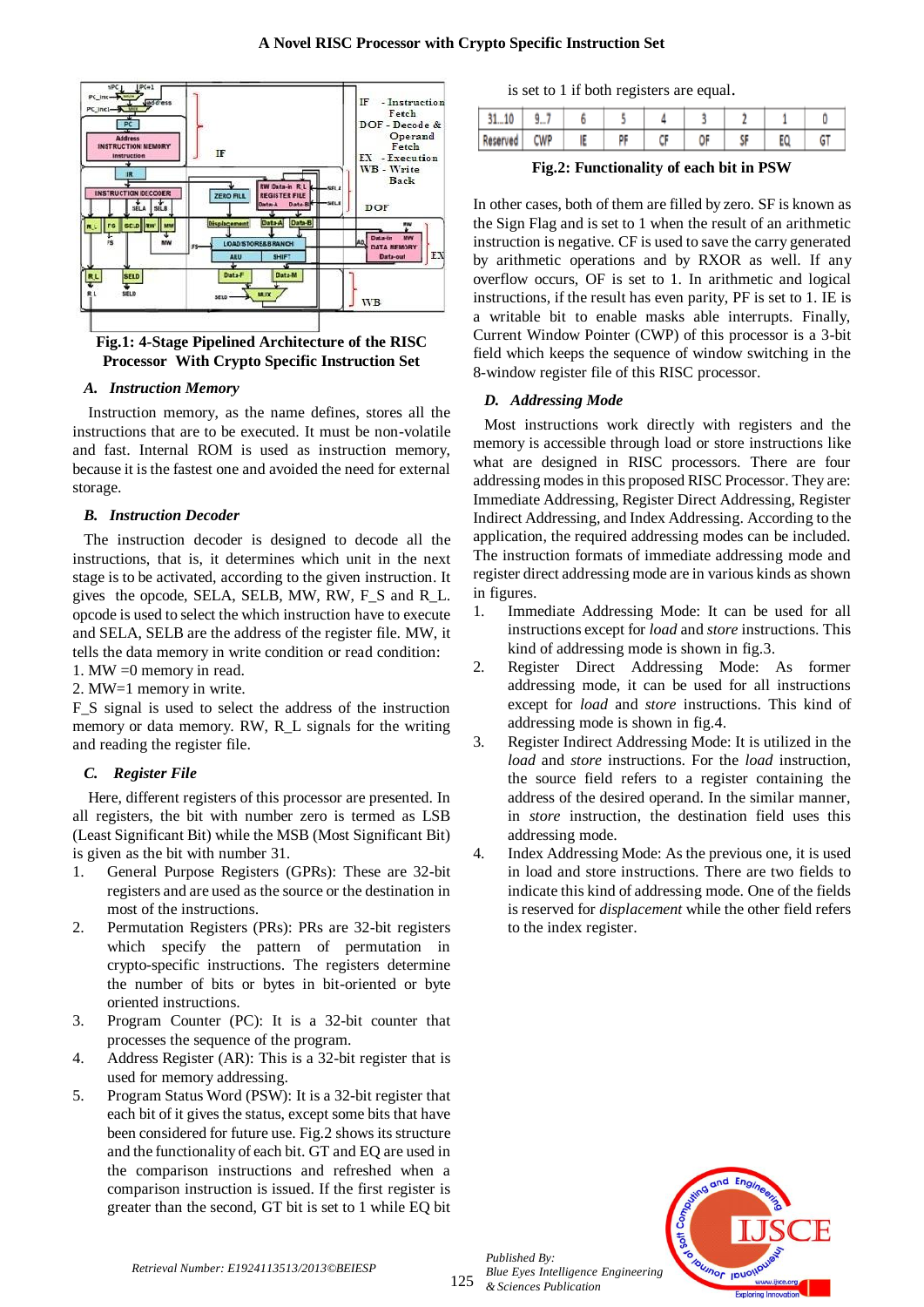

Fig.3: Immediate Addressing Mode for (a) single operand instructions (b) two operand instructions and (c) three operand instructions

| 3130 29              |          | 24 23 | 18 17           | 12 11<br>65 | 0             |  |  |  |  |  |  |
|----------------------|----------|-------|-----------------|-------------|---------------|--|--|--|--|--|--|
| AM<br>0 <sub>1</sub> | Opcode   | Op3   | Op <sub>2</sub> | Op1         | <b>Unused</b> |  |  |  |  |  |  |
|                      | $\bf{a}$ |       |                 |             |               |  |  |  |  |  |  |
| 31 30 29             | 2423     | 1817  | 12 11           | 65          |               |  |  |  |  |  |  |
| AM<br>01             | Opcode   | Op3   | Op <sub>2</sub> | Op1         | Op0           |  |  |  |  |  |  |
|                      | ጤ        |       |                 |             |               |  |  |  |  |  |  |

Fig.4: Register Direct Addressing Mode for (a) three operand instructions (b) four operand instructions

## *E. Register Windows*

Register file represents a substantial portion of the energy budget in modern microprocessors and the techniques to reduce the size include sharing an entry among several operands with the same value and dividing the register storage hierarchically. The register model of this processor architecture uses the register windowing mechanism in which the file is divided up into eight groups of registers called windows. The compiler design gets simplified and the procedure calls are accelerated with the help of this register windowing technique.



Fig.5: Register Windowing Technique The proposed processor contains 68 GPRs and 64 PRs

(32-bit) and is divided into a set of 128 window registers and

a set of 4 global registers. The 128 window registers are made into 8 sets of 12 GPRs and 12 PRs called windows. Hence, the register file consists of 8 register windows in which each window has a set of 24 registers. As shown in fig.5, the first 8 registers (GPR and PR) in the window are called the *in*  registers (in4-in7 (GPR) and in4-in7 (PR)). When a function is called, these registers may contain arguments that are used. The next 8 registers are the *local* registers (local8-loca11 (GPR) and local8-local11 (PR)) called scratch registers, used for anything when a function executes. The last 8 registers are *out* registers (out12-out15 (GPR) and out12-out15 (PR)) which the function uses to pass arguments to functions that it calls. At a given time, a program has to access an active 28-register window. Current Window Pointer (CWP) is used to locate the present window. The incrementing or decrementing the CWP results in an eight register overlap between windows as shown in fig.6. This overlap is used to pass parameters from one window to the next. Here w0-w7 is the eight registers windows.



Fig.6: Overlapping of Register Windows

# *F. ALU & Shift Block*

The arithmetic and logic unit (ALU) performs all the arithmetic and logical operations like addition, subtraction, multiplication, division, etc.; AND, OR, NOT, XOR, NAND etc, respectively. The shift block performs all the shift operations like SHL, SHR, ROL, ROR, ROLC, and RORC. To perform the all kind of the shifting operations, a barrel shifter with a special architecture is used in this processor.

# *G. Structure of Barrel Shifter*

The key objective of today's circuit design is to increase the performance without the proportional increase in power consumption. Barrel shifters, which can shift and rotate multiple bits in a single cycle. This has become a common design choice for high speed applications. For this reason, this processor takes the advantages of the method that uses multipliers in its barrel shifter.



*Retrieval Number: E1924113513/2013©BEIESP*

126

*Published By:*

*& Sciences Publication*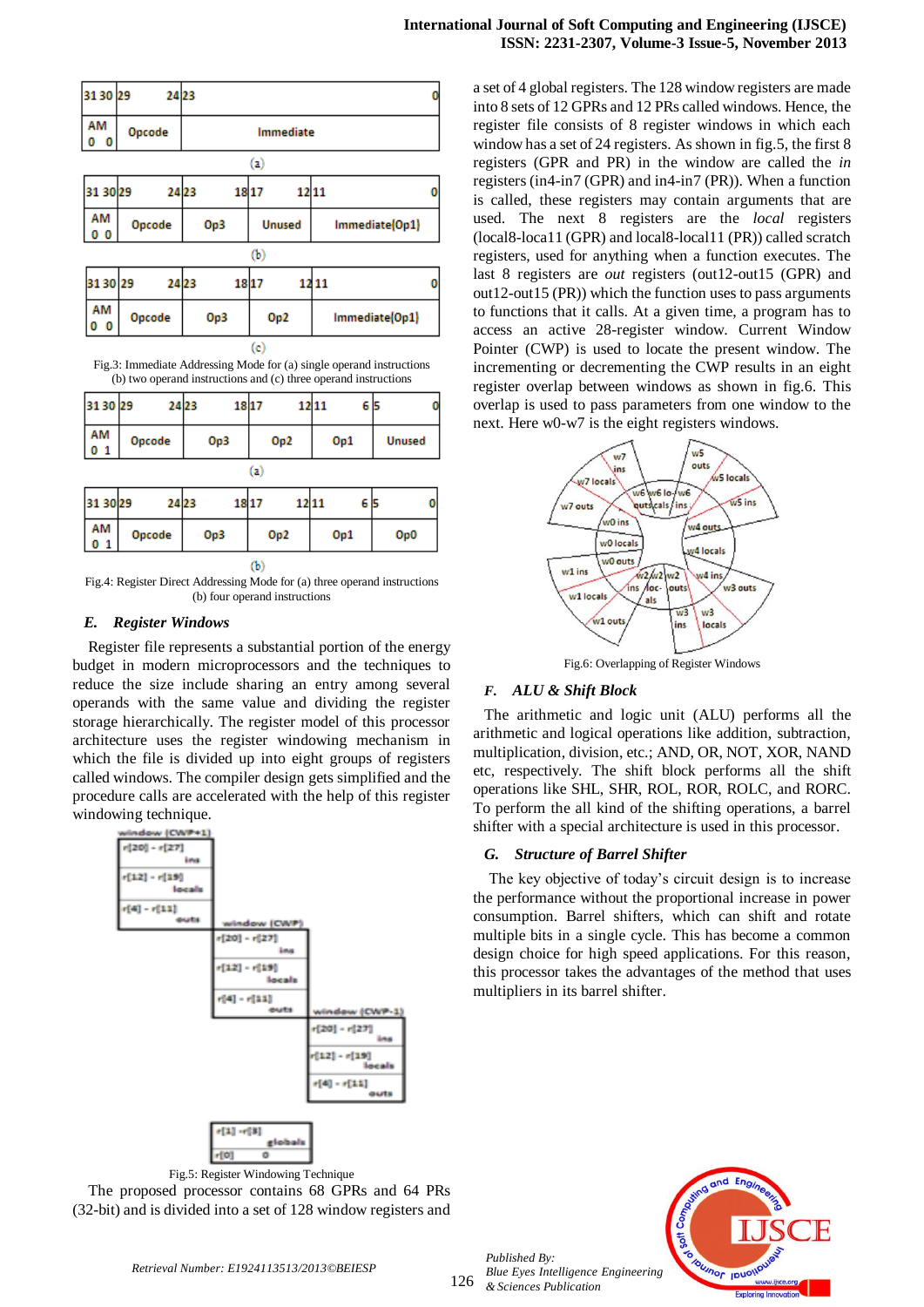

Fig.7: Barrel Shifter based on Multipliers

A 32-bit barrel shifter requires 32 32-to-1 multiplexers. A 32-to-1 multiplexer is implemented in any device using 2 CLBs. So, 64 CLBs are required for multiplexing. By using a multiplier-based barrel shifter, a 32- bit barrel shifter can be built using only 4 8-bit barrel shifters and 32 4-to-1 multiplexers as shown in fig.7. The diagram on the left side of figure6 is a single-cycle, 32- bit barrel shifter. The input data is broken down into four 8-bit words. The data will be processed in two stages. The first stage is constructed of the 8-bit barrel shifters. This stage gives the fine shifting, moving the bits from adjoining bytes. Passing the first stage, the appropriate bits are stored in a byte; however the bytes are to be reordered. This reordering of the bytes, or bulk shifting, is applied in the second stage, as shown on the right in figure7. The 8-bit barrel shifter requires the shift amount being in the one-hot encoded format where the three LSBs are used for fine shifting and the two MSBs are used for bulk shifting. This processor supports all the six kinds of shift operations (SHL, SHR, ROR, ROL, ROLC, and RORC) without extra hardware by just changing the input logic and uses hardware sharing technique to reduce the number of slices and the hardware cost without missing performance.

#### *H. Load or Store & Branch Block*

This block generates address for the RAM and ROM memory in store, load and jump instructions. The signal F\_S selects the address for particular memory (that means if F\_S is high: the generated address is for accessing RAM else the generated address is of ROM address).

#### *I. Write Back*

The ALU result is written to an appropriate register in the register file. The register file is the hardware which stores all the registers. At this stage, the MUX will select the final result as shown in the architecture of the processor.

#### *J. Data Memory*

In this processor, the memory is accessed during the load

and store instruction. For any other instructions, this doesn't do anything. The memory being accessed is the data memory (which is the data cache).

#### *K. Interrupt*

When an interrupt occurs by peripheral device, an 8-bit vector is placed on the bus Interrupt Vector and the CPU in interrupt cycle jump to the location of the memory which interrupts vector indicates.

#### *L. Crypto Purpose Instructions*

Three crypto purpose instructions have been designed. They are BITP, BYTP and RXOR.

1. BITP Instruction: It is a bit-oriented instruction with four operands that is demonstrated in fig.8. A sample use of BITP is shown below:

#### BITP GPR1 GPR2 PR1 PR2

It is a bit permutation on lower 16 bits of GPR2 (source register) based on the pattern determined by PR1 and PR2 registers, and the result is stored in GPR1 (target register). The PR registers are divided into 8 parts containing 4 bits. Each part indicates 1 bit out of lower 16 bits in GPRs. In the BITP instruction, PR2 gives the bits of GPR2 (source register) to be copied into those bits of GPR1 (target register) designated by PR1.

For example, if the value of part 5 of PR2 and PR1 is 5 respectively, the content of the bit 13 of GPR2 will be copied into the bit 5 of GPR1. Any GPR can be substituted for GPR1 and GPR2 as well as PR1 and PR2 which can be replaced by any PR.

|                                                        | 29<br>ΑM                                               |  |  | 2423 | 1817                     |   |  | 12 11 |                        |  |                        |   |  |
|--------------------------------------------------------|--------------------------------------------------------|--|--|------|--------------------------|---|--|-------|------------------------|--|------------------------|---|--|
|                                                        |                                                        |  |  |      | Opcode Op3(src) Op2(des) |   |  |       | Op1<br>PR <sub>2</sub> |  | Op1<br>PR <sub>1</sub> |   |  |
|                                                        | 31<br>2827<br>43<br>2423<br>1615<br>2019<br>87<br>1211 |  |  |      |                          |   |  |       |                        |  |                        |   |  |
|                                                        | PR <sub>1</sub>                                        |  |  | 6    | 5                        | 4 |  | з     | 2                      |  |                        | 0 |  |
| 43<br>2827<br>2423<br>2019<br>87<br>31<br>1615<br>1211 |                                                        |  |  |      |                          |   |  |       |                        |  |                        |   |  |
|                                                        | PR <sub>2</sub>                                        |  |  | 6    | 5                        | 4 |  | з     |                        |  |                        | 0 |  |

GPR1(5) <= GPR2(5) Fig.8: Functionality of BITP Instruction

2. BYTP Instruction: It is a byte-oriented instruction with three operands that is demonstrated in fig.8. A sample use of BYTP is shown below:

#### BYTP GPR1 GPR2 PR1

It is a byte permutation on the four bytes of GPR2 (source register) based on the pattern determined by PR1, and the result is stored in GPR1 (target register). The PR registers are divided into four parts containing 2 bits. Each part indicates 1 byte out of the 4 bytes in GPRs. In the BYTP instruction, PR1 specifies the bytes of GPR2 (source register) to be copied into relative bytes of GPR1 (target register).

For example if the value of part 1 of PR1 is 3, the contents of byte 3 of GPR2 will be copied into byte 1 of GPR1. Any GPR can be substituted for GPR1 and GPR2 as well as PR1 and PR2 which can be replaced by any PR.

127 *Published By: Blue Eyes Intelligence Engineering & Sciences Publication*